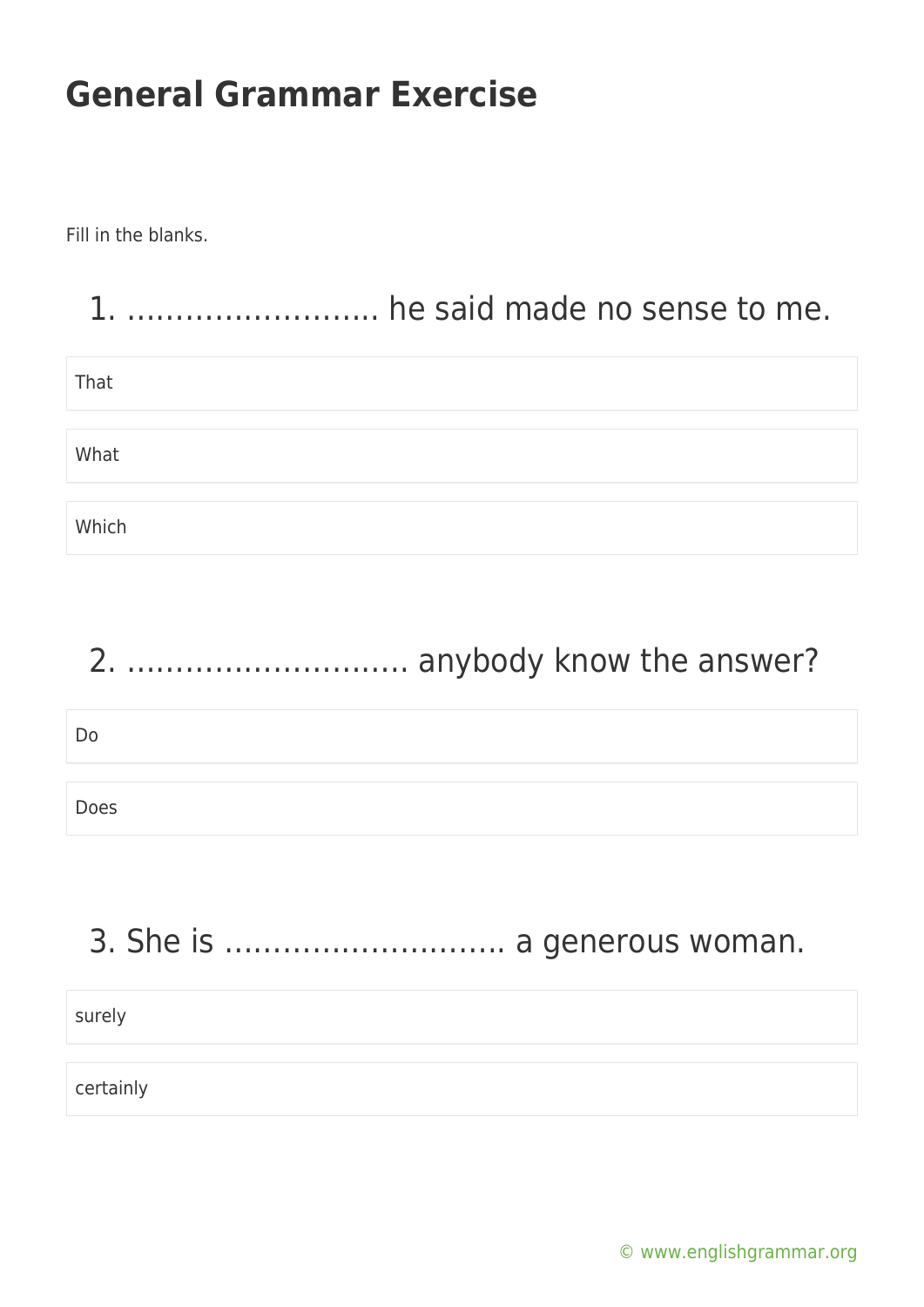certain

#### 4. None of them ……………………… there to rescue the child.

# were was has

#### 5. Every ……………………….. has arrived.

guest

guests

## 6. Some of us ……………………….. a new system.

want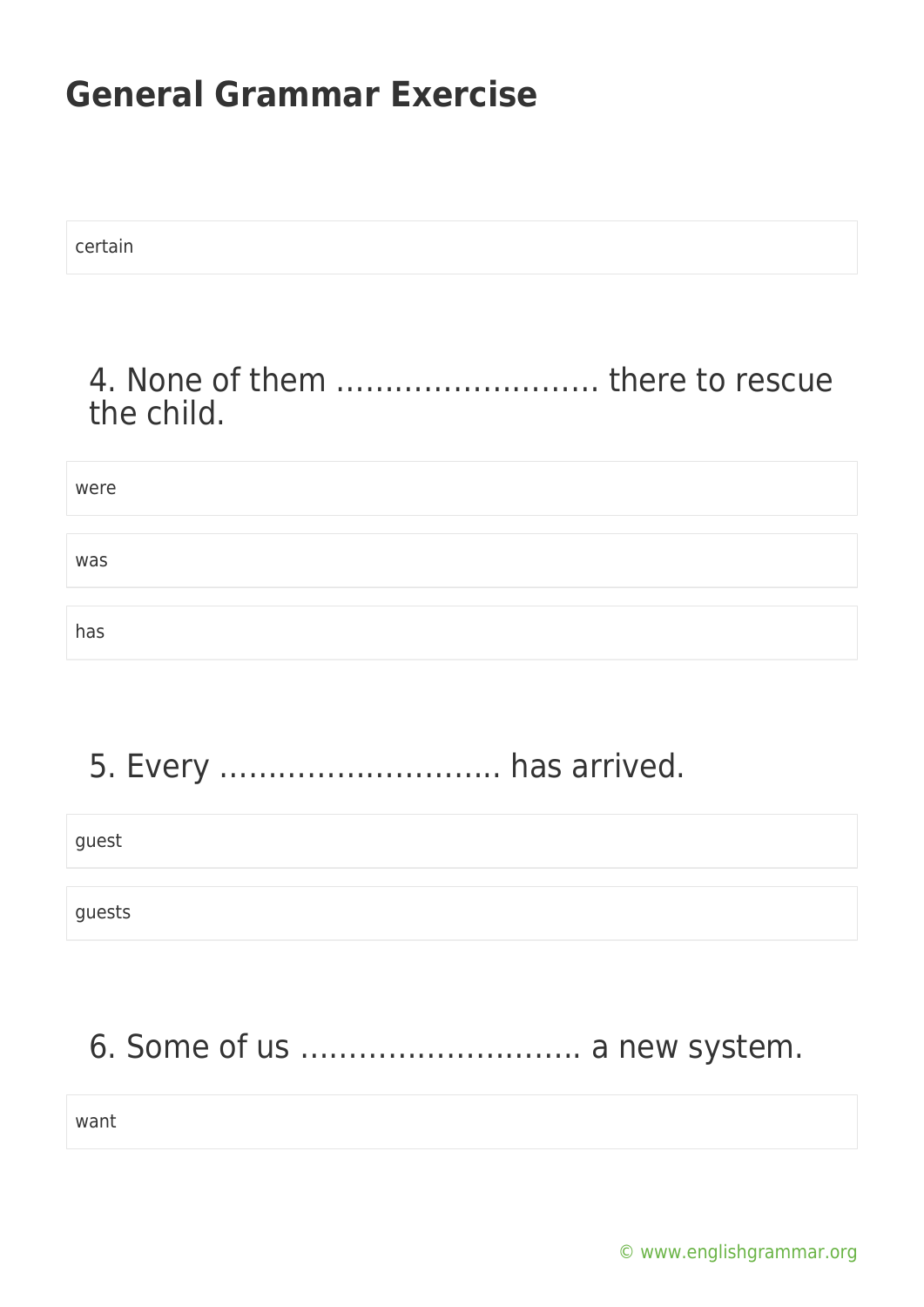| wants                           |
|---------------------------------|
| 7.  happened next horrified us. |
| What                            |
| That                            |
| Which                           |
|                                 |
| to                              |

| school.' |  |
|----------|--|
| went     |  |
| has been |  |
| has gone |  |

9. It is time you .......................... a better job.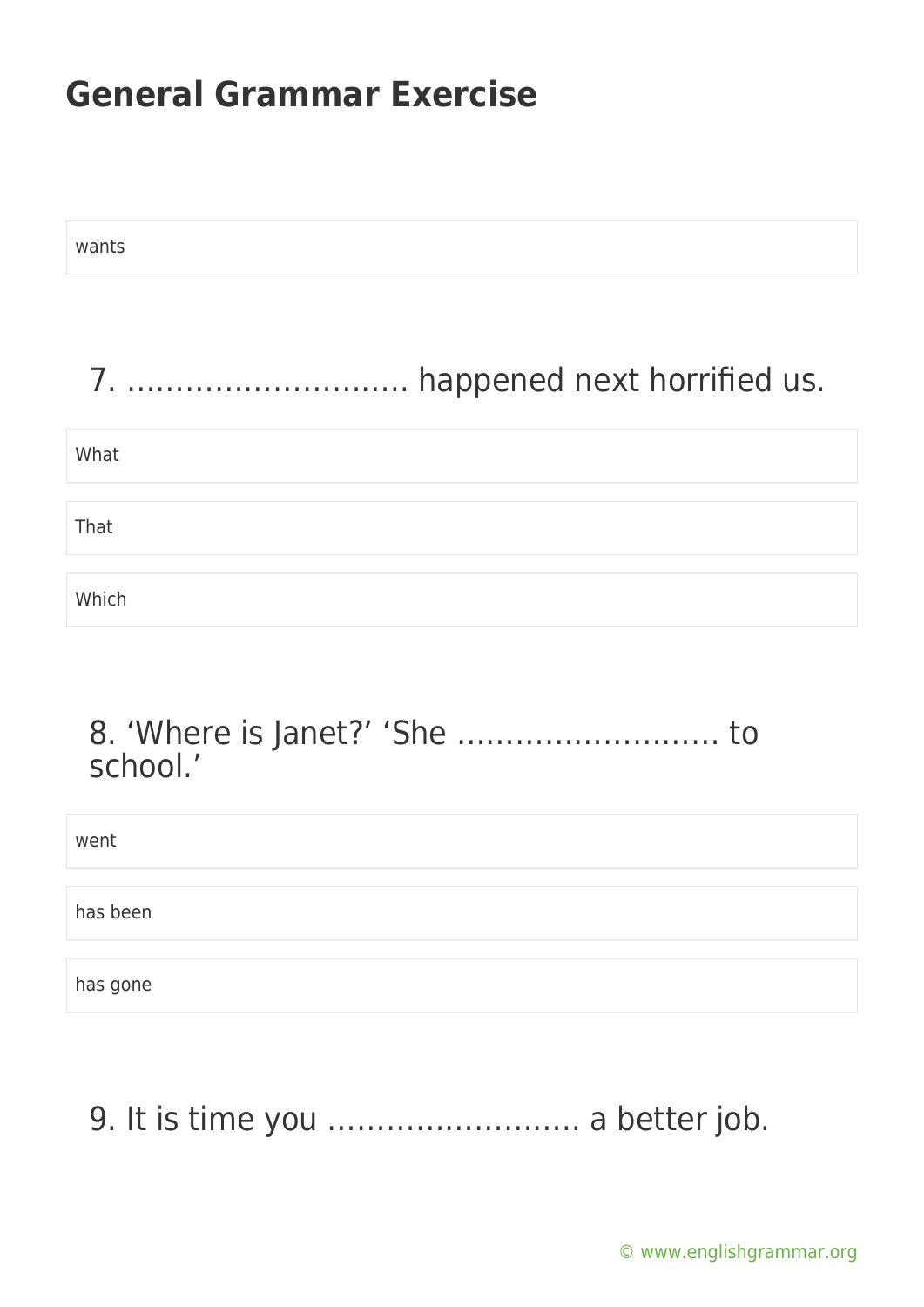| find       |  |
|------------|--|
|            |  |
| found      |  |
|            |  |
| have found |  |

#### 10. I would rather you ……………………… home now.

| go       |  |
|----------|--|
|          |  |
| went     |  |
|          |  |
| had gone |  |

#### 11. Poor …………………….. he is, he leads a contented life.

though

as

[© www.englishgrammar.org](https://www.englishgrammar.org/)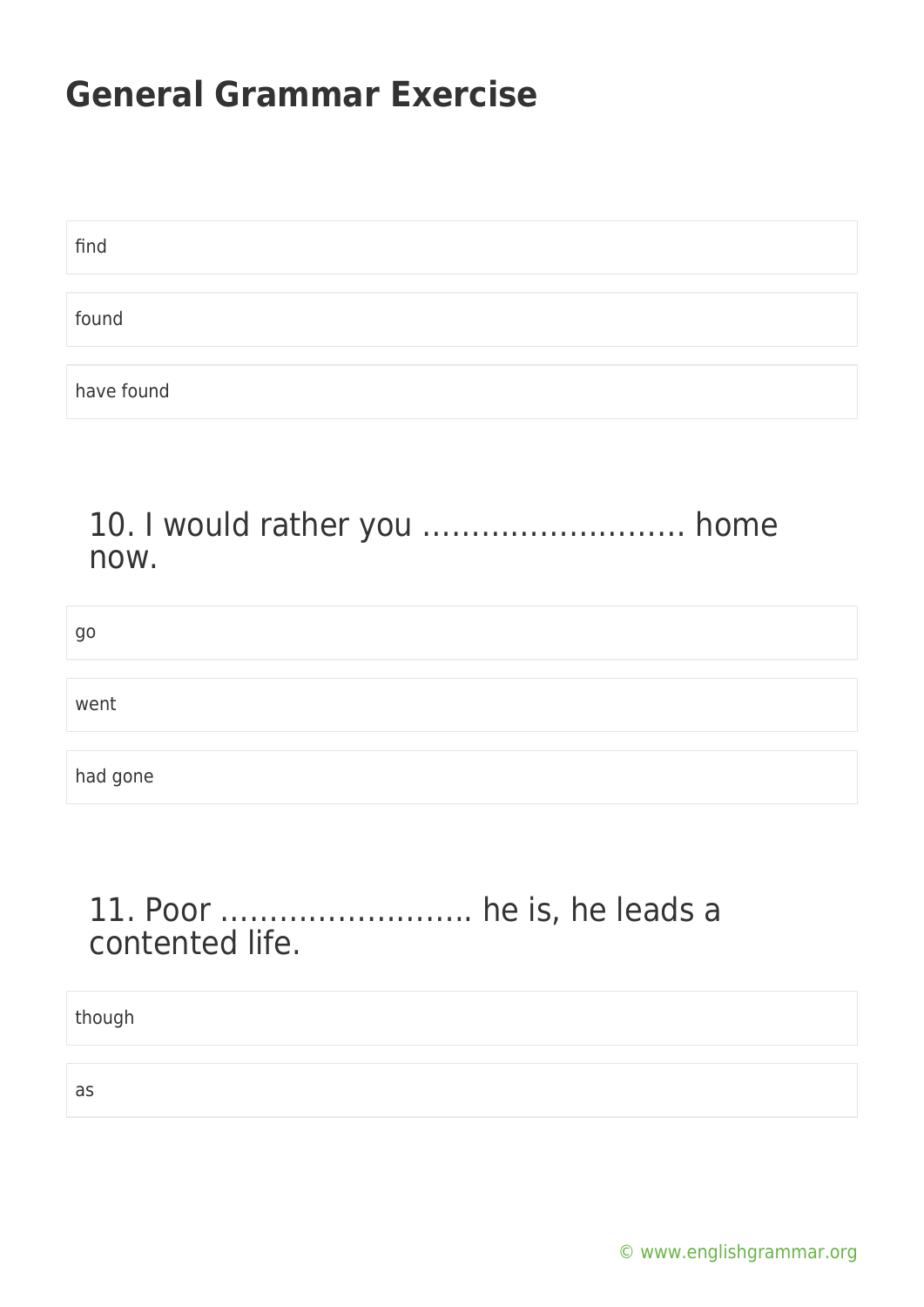Either could be used here

#### 12. …………………….. running fast, I couldn't catch up with him.

Though

Despite

In spite

#### Answers

What he said made no sense to me. Does anybody know the answer? She is certainly a generous woman. None of them was there to rescue the child. Every guest has arrived. Some of us want a new system. What happened next horrified us. 'Where is Janet?' 'She has gone to school.' It is time you found a better job. I would rather you went home now. Poor though /as he is, he leads a contented life.